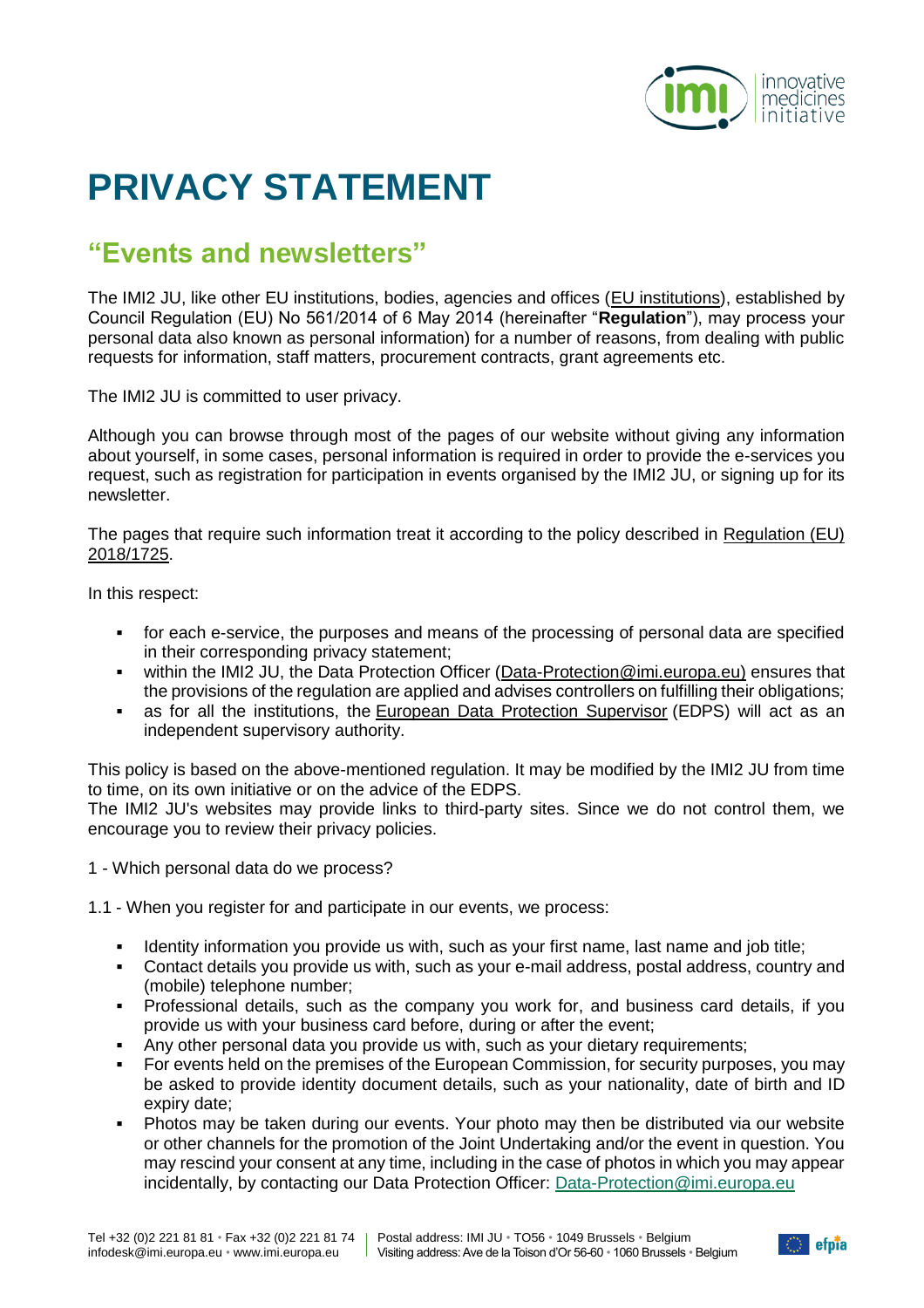

- 1.2 We receive most of your personal data directly from you. If we receive personal data about you from a third party, we will inform you about this or ask the third party to inform you about this.
- 2 Why do we process your personal data and what is the legal basis for this?
- 2.1 The purposes and legal bases justifying the processing operations carried out by the IMI2 JU vary. Our processing operations may be based on:
	- Your consent;
	- A contract or grant agreement with you, in order to perform that contract or in order to take steps prior to concluding a bilateral agreement with you;
	- A legal obligation we must comply with;
	- The public interest.
- 2.2 We may process your personal data to send you newsletters via e-mail if you subscribe to our newsletter via our website or by attending one of our events and explicitly expressing your wish to receive our newsletter. For this purpose, we rely on your consent.
- 2.3 We process your personal data to organise our event, provide you with our services or the information you request via our website, e-mail, telephone, fax or social media channels. When we organise an event, we process your data, for example, in order to draw up a list of participants so that we can, in certain cases, control access to the event. For this purpose, we rely on your prior consent. Such tasks are carried out in the public interest, in particular Article 1(i) and (l) of the Statutes annexed to Council Regulation (EU) No 561/2014 of 6 May 2014 establishing the IMI2 Joint Undertaking.
- 2.4 We process your personal data for dissemination purposes, such as on paper or via social media channels, *i.e.* to provide you with information about our activities or our services, such as communications and newsletters of the Joint Undertaking and carefully selected partners. We may also process your personal data to perform statistical analyses and to evaluate our dissemination activities. If you do not want us to use your personal data in this way, please indicate this when we collect your data. For this purpose, we rely on our task carried out in the public interest, in particular Article 1(i) and (l) of the Statutes annexed to Council Regulation (EU) No 561/2014 of 6 May 2014 establishing the IMI2 Joint Undertaking.
- 2.5 We may process your personal data to comply with legal obligations that we have to comply with, or to comply with any reasonable request from competent law enforcement agents or representatives, judicial authorities, governmental agencies or bodies, including the EDPS, or to transfer your personal data to the police or the judicial authorities upon our own initiative as evidence or if we have justified suspicions of an unlawful act or crime committed by you through your use of our website, our social media channels or other communication channels. For these purposes, we rely on a legal obligation that we have to comply with.
- 2.6 If you provide us with your dietary requirements (which might be useful during certain events), we rely on the derogation provided in Article 10(2)(e) of Regulation (EU) 2018/1725.
- 3 Whom do we share your personal data with?
- 3.1 We may share your personal data with third parties, such as the European Commission, in particular DG DIGIT as manager of the application EUSurvey, for which the relevant privacy statement may be found [here.](https://ec.europa.eu/eusurvey/home/privacystatement) Third parties, such as a external service provider for marketing purposes, are allowed to process your personal data on our behalf on our explicit written instruction, only. We ensure that third parties are committed to observing the safety and integrity of your personal data.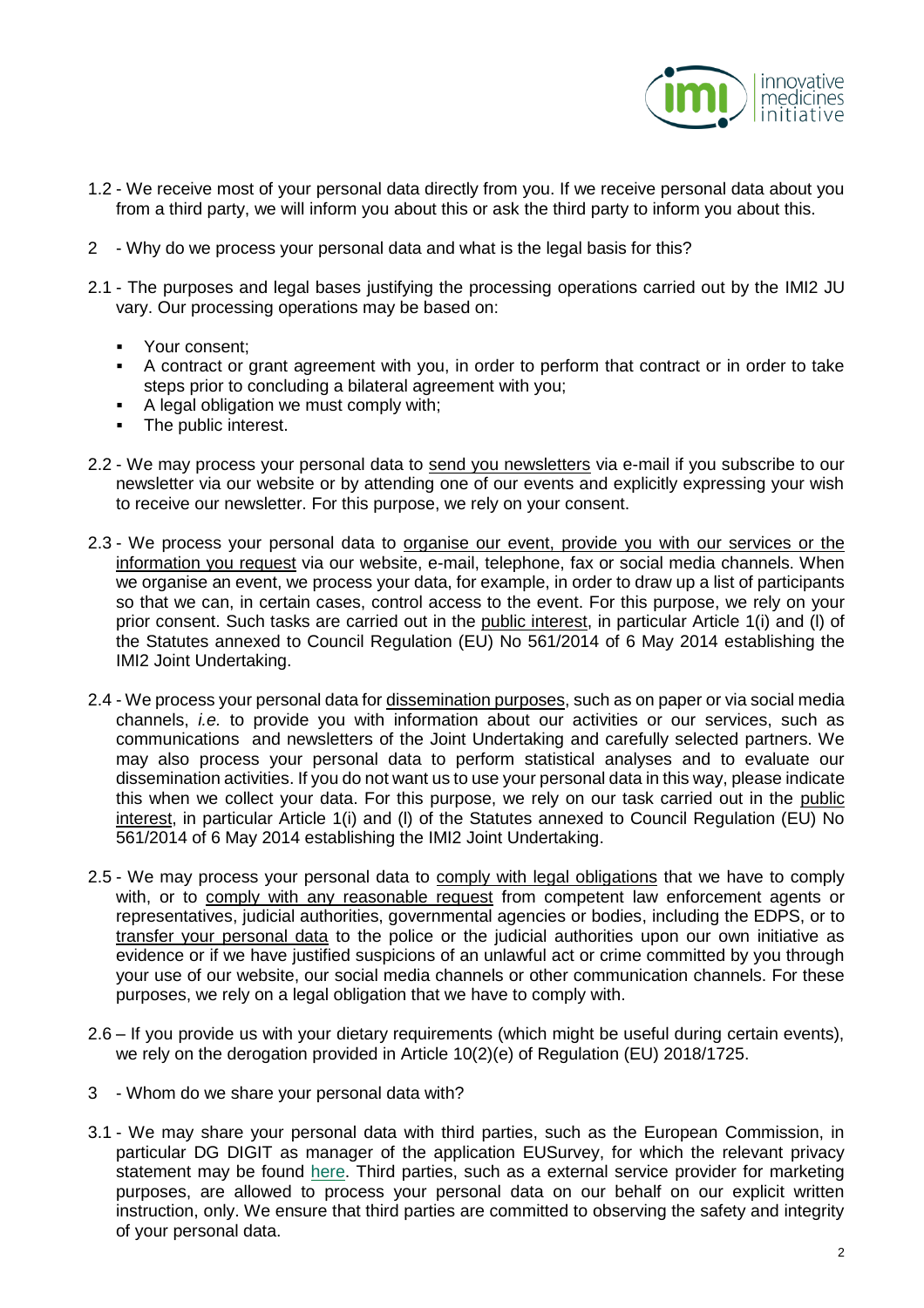

- 3.2 We may be legally obliged to share your personal data with competent law enforcement agents or representatives, judicial authorities, governmental agencies or bodies.
- 3.3 We do not send your personal data in an identifiable manner to any other third party than the ones mentioned in Articles 3.1 and 3.2 without your explicit consent to do so. However, we may send anonymised data to other organisations that may use those data for improving our activities or services.

## 4 - Where do we process your personal data?

In principle, we process your personal data within the European Economic Area (EEA). In order to process your personal data for the purposes outlined in Article 2 above, we may also transfer your personal data to third parties who process on our behalf outside the EEA. Each third party outside the EEA that processes your personal data will be bound to observe adequate safeguards with regard to the processing of your personal data.

5 - What quality assurances can be expected?

5.1 - We do our utmost to process only those personal data which are necessary to achieve the purposes listed under Article 2 above.

5.2 - Your personal data are only processed for as long as needed to achieve the purposes listed under Article 2 above or until such time as you withdraw your consent for processing them. The IMI2 JU was established for a period until 31 December 2024 under the Horizon 2020 Framework Programme for Research and Innovation. A successor entity to the IMI2 JU may be established for a ten-year period and resume the activities of the latter. Accordingly, the personal data collected for the organisation of an event will not be kept beyond the existence of the Joint Undertaking in its current or future iteration. We will delete your personal data when they are no longer necessary for the purposes outlined in Article 2 above, unless there is:

- An overriding interest of the Joint Undertaking, or any other third party, in keeping your personal data identifiable, or;
- A legal or regulatory obligation or a judicial or administrative order that prevents us from deleting them.

5.3 - We will take appropriate technical and organisational measures to keep your personal data safe from unauthorised access or theft as well as accidental loss, tampering or destruction. Access by our personnel or third parties' personnel will only be on a need-to-know basis and be subject to strict confidentiality obligations.

## 6 - What are your rights?

6.1 - You have the right to request access to all personal data processed by us pertaining to you.

6.2 - You have the right to rectification, *i.e.* to ask that any personal data pertaining to you that are inaccurate, be corrected.

6.3 - You have the right to withdraw your consent for processing of your personal data.

6.4 - You have the right to erasure, *i.e.* to request that personal data pertaining to you be deleted if these data are no longer required in the light of the purposes outlined in Article 2 above or if you withdraw your consent for processing them.

6.5 - You have the right to restriction instead of deletion, *i.e.* to request that we limit the processing of your personal data.